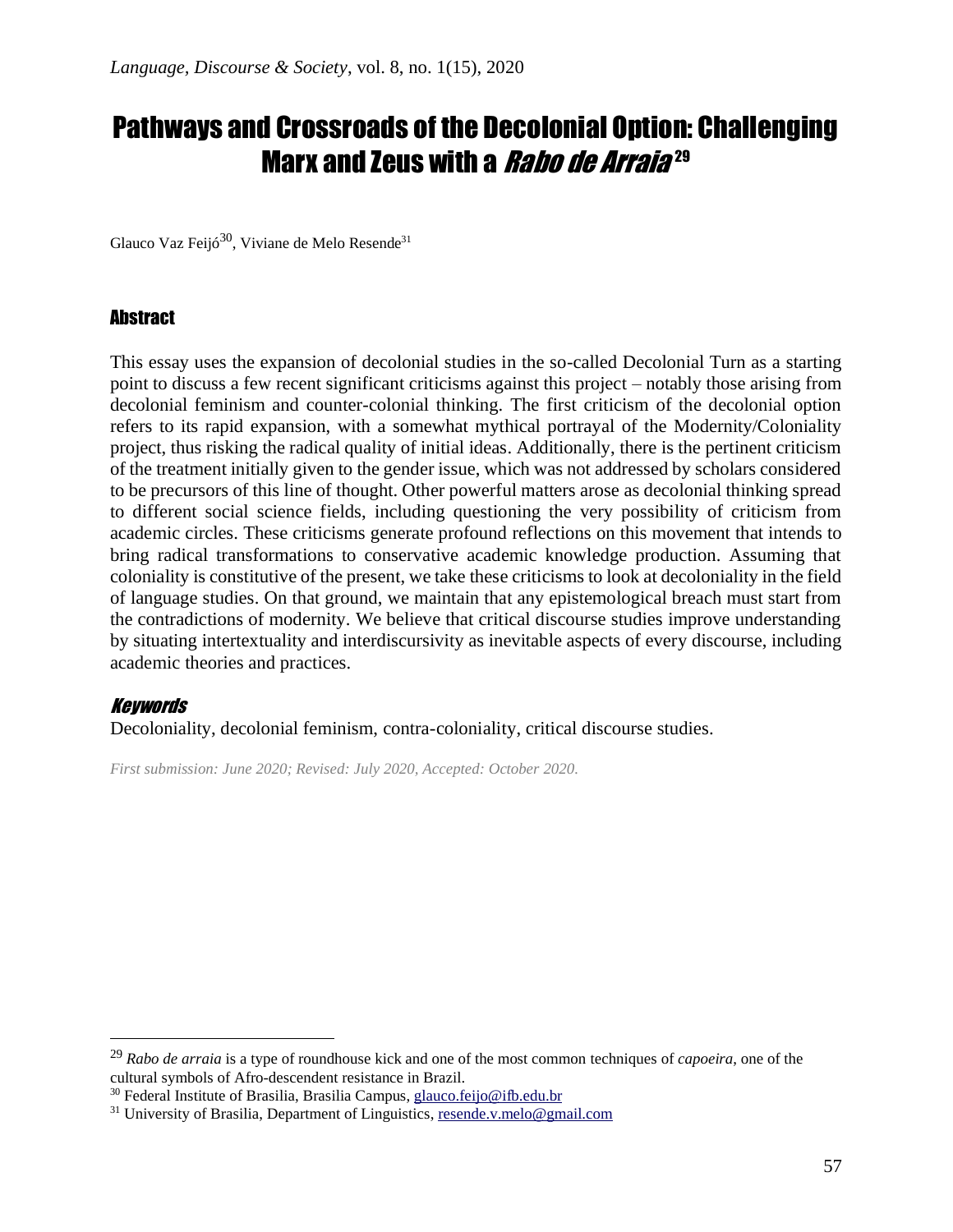Vaz Feijó & de Melo Resende "Pathways and Crossroads of the Decolonial Option: Challenging Marx and Zeus with a *Rabo de Arraia*"

#### **Introduction**

A crossroads can be a meeting point where two roads are joined, but it can also be a place where roads diverge, and new paths and possibilities can be chosen (Nascimento e Santana Junior, 2019: 68)

The decolonial turn, or decolonial option (Palermo, 2013), appeared over two decades ago and has spread like wildfire (or "like a plague," in the words of one of its more sensitive theorists<sup>32</sup>) across various academic fields in the humanities. The project, led by Latin American intellectuals, has imposed itself in research centers throughout the world, both in the global South and North. It has also infiltrated the funding agenda, and there are more than a few programs and research centers in the Global North with titles such as "Global South Studies," some of which do follow the decolonial option. In contrast, others somewhat adapt, with contradictions, in order to fit into the new lines of funding.

Despite being championed by Latin American intellectuals, the bourgeoning youth of decolonial researchers, who seemed to have helped the initial push for the decolonial project, were working in research centers in the Global North, specifically in the United States. Out of American institutions, from the colonial and imperial North, the so-called powerful decolonial criticism first gained ground beyond the Rio Grande, especially in former Spanish colonies, and then reached the former Portuguese colony only after it had already invaded the old continent. It is not the first time nor, alas, does it seem to be the last, that a warm current is only felt in Brazilian lands after sweeping the Mediterranean, rotating past the Baltic Sea, and mixing with icy Arctic currents.

It does not seem out of place to regret, once again, the fact that we are eternally looking up to the North, turning our backs on our neighbors in the South. In Brazil, whoever attended undergraduate classes in Social Sciences in the 1980s and 1990s are well aware that Anibal Quijano, Enrique Dussel, or Orlando Fals Bodas were not names that could be easily found on the course catalogs of the mandatory subjects. It seems that today this has changed, but this has only occurred in the last decade, and it is a welcome change.

About five years ago, the first conferences on decoloniality in Brazil were seen as unique opportunities in Brazilian universities. It is the case of the pioneering initiative of the sociology department at the University of Brasilia, which brought to Brazil, for the first time, Latin American intellectuals who were being read as the founders of decolonial thought. Mostly men and a few women who still do not feature as stars at the conferences. A colloquium and publication carried out in 2016 are the result of this pioneering work by the University of Brasília (Bernardino-Costa and Grosfoguel, 2016). In the specific field of language studies, the Center for Language and Society Studies has also been holding colloquiums and decolonial study cycles since 2017 and introduce increasing momentum to critical discourse studies carried out at the University of Brasilia.

<sup>&</sup>lt;sup>32</sup> Because the observation was proffered in an informal conversation, we chose not to name the author.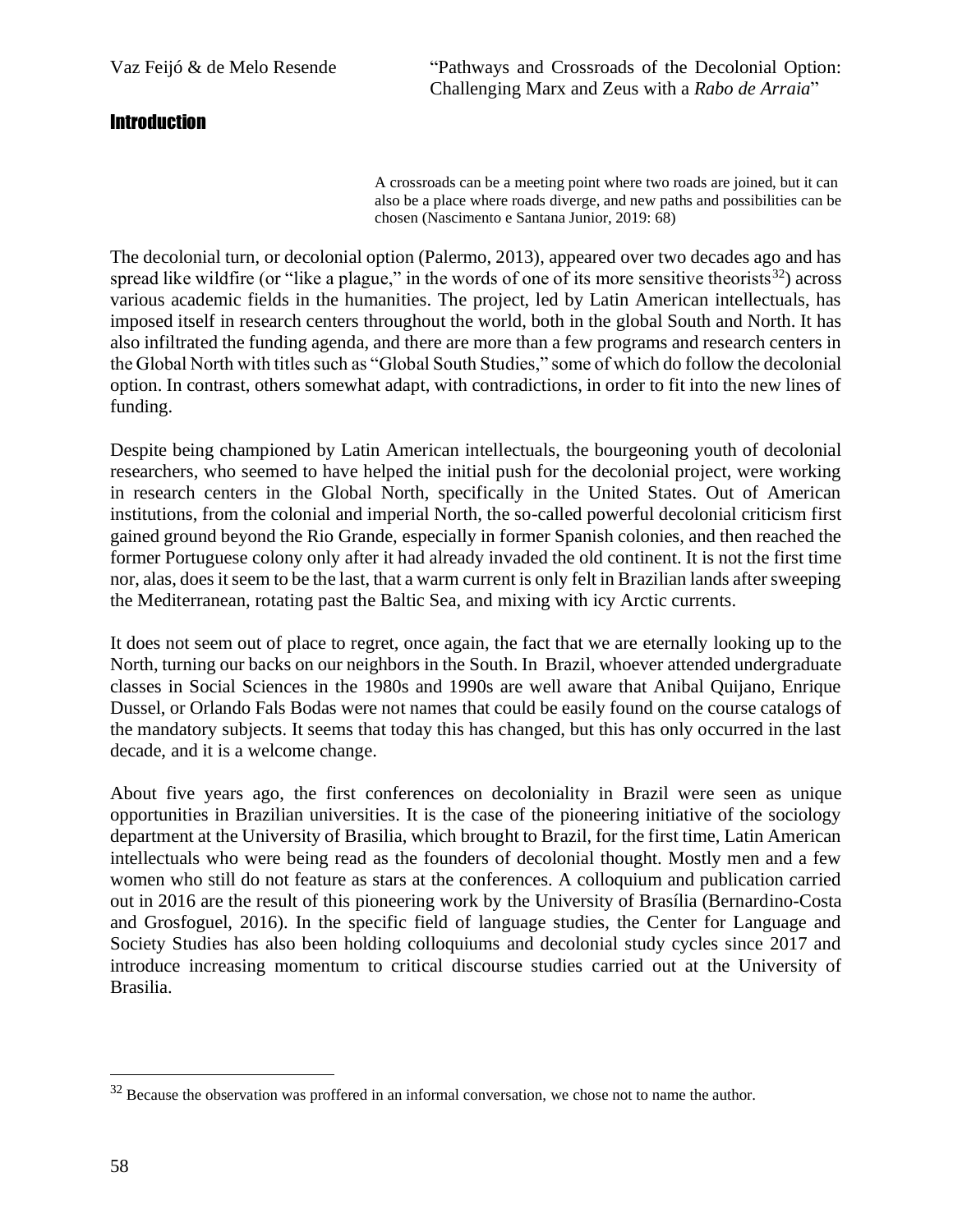In 2013, Luciana Ballestrin published an article presenting Decolonial Studies to the Brazilian public. The text renders an account of the Modernity/Coloniality project, erected to the mythical place of origin of Decolonial Studies. It includes a review of the supposedly main authors writing about the new-fangled and powerful line of research: nine Latin American men, two of whom are based in the USA, and one Portuguese man, one Latin American woman, and one American woman based in Ecuador, as well as an important American scholar, Immanuel Wallerstein, whose Worldsystems theory was raised to the condition of the theoretical substratum of decolonial thought along with Dussel's Philosophy of Liberation and Quijano's Coloniality of Power (Ballestrin, 2013).

Aiming an accurate picture of the speed of the "Decolonial Studies expansion" and the issues surrounding its spread across the world, we may compare it to Cultural Studies, the previous academic trend that capitalized on the hope of revolutionary transformation in the production of academic knowledge. Coined in the late 1960s, Cultural Studies took over the world and remained for the following three decades, imposing itself, for example, in Latin America only during the 1990s, just before the advance of Decolonial Studies, and in the USA about a decade earlier. According to the narrative of one of its main authors, the predominance of men also marked the trajectory of Cultural Studies, leading to internal criticisms and internal rupture initiatives that culminated in the publication of *Women Take Issues* in 1978, when Cultural Studies also dictated agendas for research in the Global North (Hall, 1992).

## 1. Decolonial Feminism and Other Criticisms

The expansion of Cultural Studies and the massive increase in funding sources led to reflections regarding its revolutionary potential. The spread of the decolonial option also brought along the first critical assessments, which becomes implicit in the characterization of the expansion of the decolonial option as a "plague." A plague spreads over the surface, and does not leave deep roots - thus runs the risk of losing its radical quality.

However, also like Cultural Studies, the object of the first criticisms was not only the dissemination and institutionalization of the decolonial option, nor these criticisms were the most important. The initial reflections on the imbrications between gender and race were criticized by authors who would come to propose decolonial feminism. The very gestation of Decolonial Studies, dominated by male intellectuals, was criticized by militant intellectuals, mainly from Caribbean womens' movements. Some of the male intellectuals of the Modernity/Coloniality project were taken as "spokesmen" for decoloniality. Albeit involuntarily, they could be repeating a pattern of male oppression, which, through the monopoly of speech, increases the silence of several decolonial movements led by black and indigenous women in different places in Latin America. This is the tone, for example, of the criticism proferred by the Dominican intellectual and activist Ochy Curiel against the elitist and androcentric tendencies of currents of subordinate studies conducted by the main scholars of the Modernity/Coloniality project as well as the theoretical bases of Decolonial Studies. Citing Curiel:

> Neither Fanon nor Cesaire address categories such as sex and sexuality. Contemporary Latin Americans also do not write about these topics (Mignolo, Quijano, Dussel). Though they place race as a criterion for classifying populations that determine positions in the sexual division of labor, they only mention *en*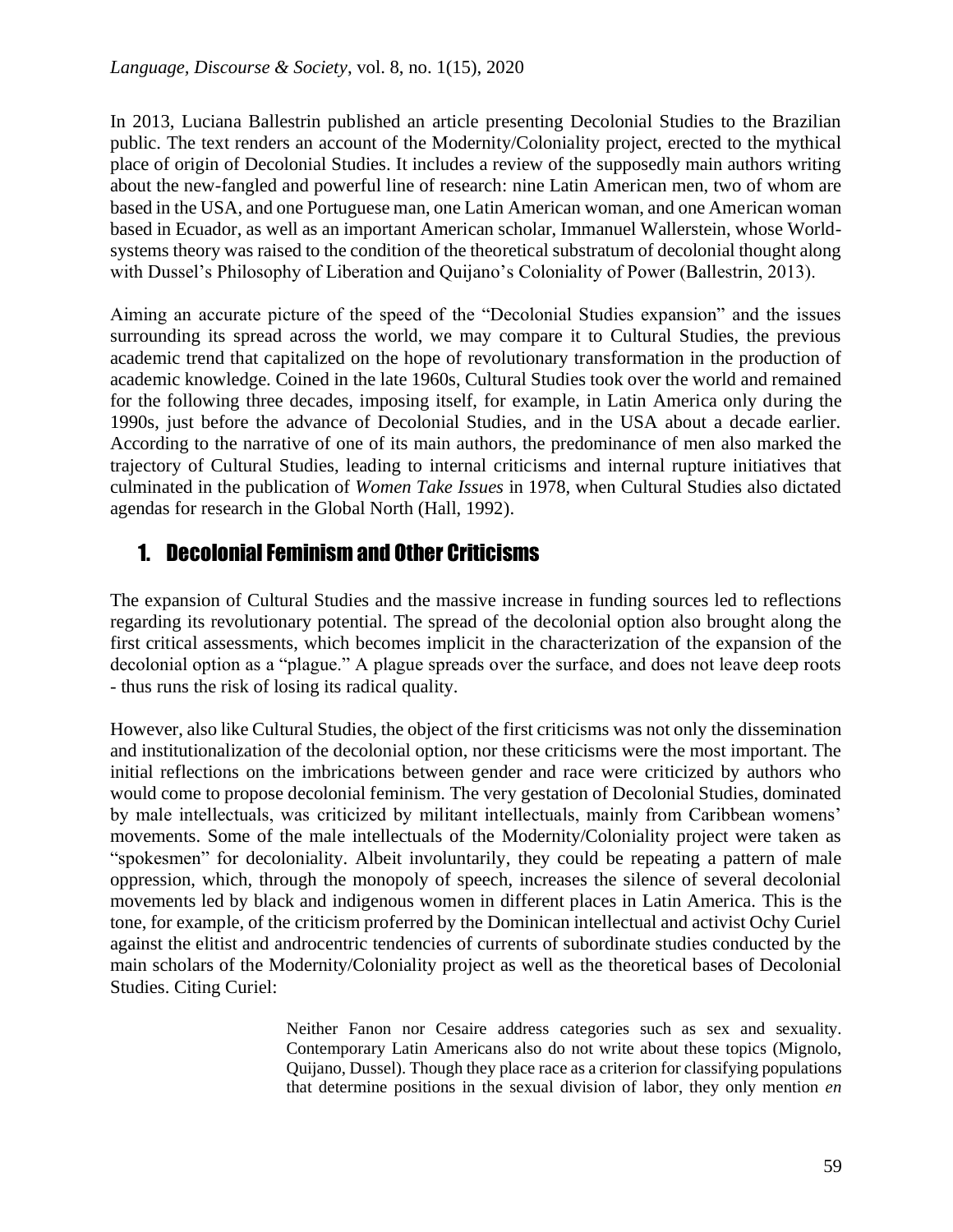Vaz Feijó & de Melo Resende "Pathways and Crossroads of the Decolonial Option: Challenging Marx and Zeus with a *Rabo de Arraia*"

> *passant* the relationship between sex and sexuality. Moreover, they do not refer to the contribution of many feminists in this line of thought. (Curiel, 2007: 93).

Curiel proceeds to argue that, even without using the term coloniality, racialized feminists have, since the 1970s, deepened feminist criticism from their understanding of the imbrications of the diverse systems of racial, classist, sexist and heteronormative domination. However, even if the contribution of these racialized Afro-descendent and indigenous feminists had not denied, their names did not appear in the bibliographic references of recent decolonial reflections, thus the operation of silencing voices through discursive strategies of the unsaid. Even more radical is the criticism of Silvia Rivera Cusicanqui, who points to the construction of "a small empire within the empire" (Rivera Cusicanqui, 2010: 58). She extrapolates the criticism of silencing by denouncing the appropriation of ideas, especially in the analyses she proposes of the "world upside down," by Waman Poma, and about internal colonialism and the epistemology of oral history.

The year 2007 seems to be a starting point for more gender-centered reflections within the modern/colonial system. Even though Curiel's criticism is broader, María Lugones' criticism of Quijano's coloniality of power is more often cited (Lugones, 2007). Later, she extends the criticism to Mignolo's concept of colonial difference, and to Maldonado Torres' coloniality of being. She develops then her idea of gender coloniality and of decolonial feminism (Lugones, 2014).

Lugones uses coloniality of power as a starting point but proposes to overcome a view that she considers narrow regarding the modern/colonial construction of the gender dimension based on patriarchal control of sex and its sources and resources, a view that is shared by Quijano (Lugones, 2007: 189–90).

In other texts, Lugones proposes a reflection on the construction of decolonial feminism, backing both her affiliation and her criticism of Quijano made in 2007 and, supported by the coloniality of being and colonial difference, proposes the idea of gender coloniality, defined as

> concrete, intricately related exercises of power, some hand to hand, some legalist, some inside a room where indigenous uncivilized-female-bestial women are forced to weave day and night, others in the confessional. Differences in the concreteness and complexity of power that are always circulating are not understood as levels of generality; corporate and institutional subjectivity is equally concrete (Lugones, 2014: 948)

Emphasis on the discursive aspect of gender coloniality, since the clash of dominance/resistance of racialized women is also perpetuated by force of law and religion and by undervaluing these bodies, points to the relevance of discursive-oriented analyses that unravel the many forms of upholding and perpetuating the exercise of power.

Following Lugones' criticism, Curiel proposes a reflection upon the need to engage in deeper discussions regarding the practices, pedagogies, policies, and methodologies that prevent the decolonial option from being limited to merely epistemological criticism. Curiel wonders "to what extent we reproduce the coloniality of power, knowledge and being when race, class, sexuality are converted only into analytical categories" (Curiel, 2019: 45), and proposes the path of constructing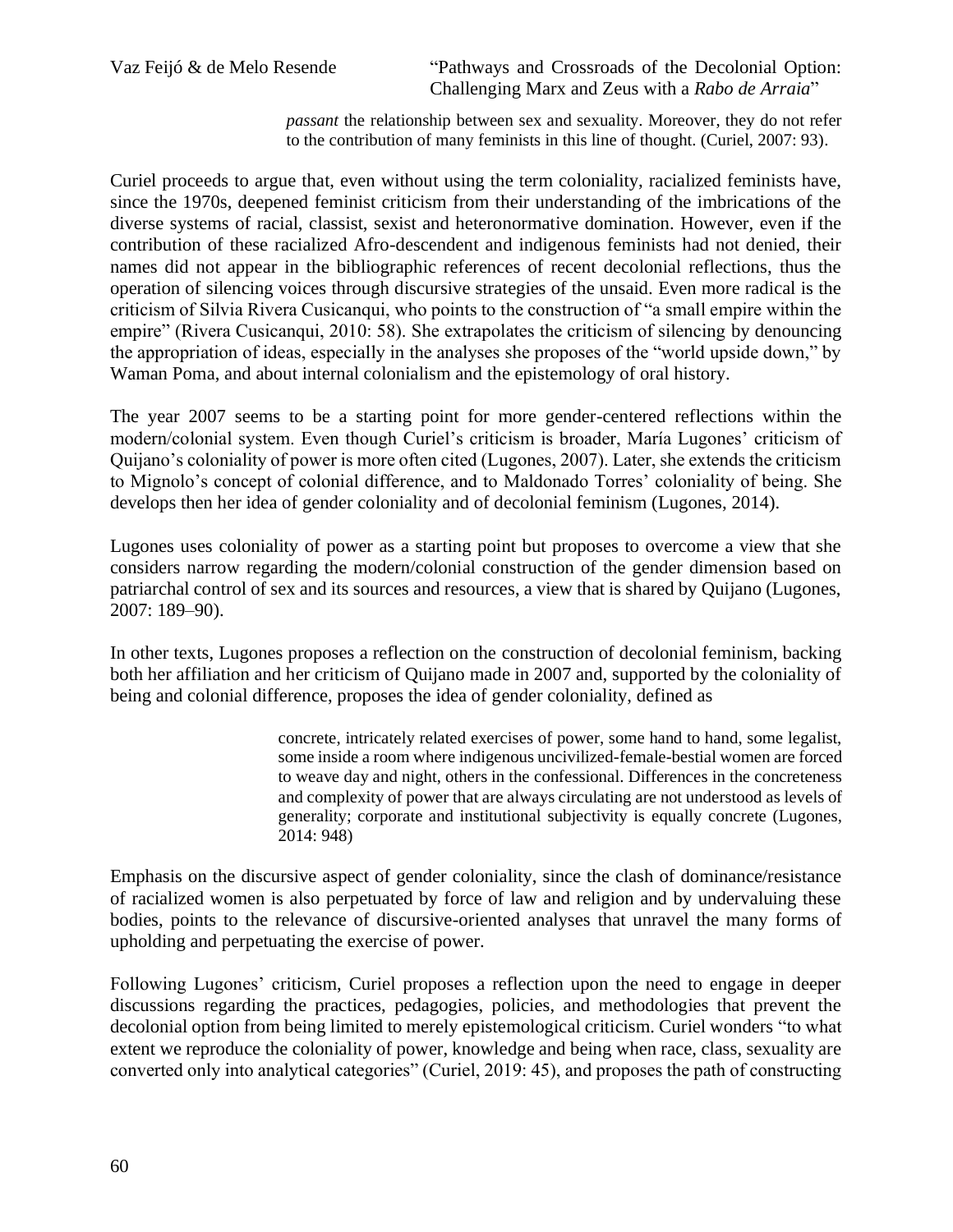a colonial feminist methodology that begins with the recognition and legitimization of "other subordinated knowledge". Curiel warns, however, that this recognition and legitimation:

> They cannot be inputs to clear epistemological guilt, nor is it just a matter of citing black, indigenous and impoverished feminists to give a critical touch to research and the knowledge and thoughts that are constructed. It is about identifying concepts, categories, theories that arise from subordinate experiences, which are generally produced collectively, which have the possibility to generalize without universalizing, to explain different realities to break the collective imagination that this knowledge is local, individual and are unable to be communicated (Curiel, 2019: 46).

The separation between scientific knowledge - produced in academic institutions - and traditional, or popular, or practical knowledge - produced by people living their lives and facing their daily routines - imposes a powerful challenge to achieve Curiel's proposal to build categories and concepts from subordinate knowledge. This is because we are trained in universities to recognize the legitimacy of epistemological construction only in very restricted areas of the full range of human knowledge. Construction, in this case, as in many others, assumes the prior and attentive effort of deconstruction.

Yuderkys Espinosa Miñoso, another prominent Dominican theorist and activist, follows Curiel and Lugones' proposal to decolonize feminism from the understanding of European white feminism as part of coloniality. She also maintains the need to develop decolonial criticism in a deeper level, beyond a merely epistemological exercise. To this end, Espinosa seeks, through contributions from black and indigenous racialized feminisms, the radicalism of criticism and decolonial praxis.

Even though she shares the criticism of and recognizes some initial absences of Decolonial Studies concerning gender, Espinosa believes in the potential of the decolonial option to "advance in a counter-hegemonic epistemology attentive to Eurocentrism, racism and coloniality" (Espinosa Miñoso, 2014: 7). She emphasizes, however, that this can only be achieved in practice when relations between epistemologies, ontologies and methodologies are not lost. According to her:

> Although for this approach, I resort to contemporary philosophical production and contributions from decolonial criticism, what moves me are not merely theoretical goals – if there is such a thing – but urgently practical goals. I do this because of my conviction that all action is based on interpretations of the world, which are simultaneously prescriptive of the world. Therefore, I am interested in unveiling what has supported our feminist practices and the contribution of our political practices. To the world, we are making possible through our actions. (Espinosa Miñoso, 2019: 2009)

Yuderkys Espinosa Miñoso also draws our attention to the relevance of language, thus discursive studies, in the field of decolonial feminist criticism, by sustaining the generative relations between the interpretations of things in the world and the possibilities of political action in the world. In her most recent publication, Espinosa Miñoso reaffirms her ties to the decolonial option and its theoretical foundation traced to authors such as Quijano and Santiago Castro-Gomes. Furthermore, she includes a genealogy of experience in her methodological proposal by revisiting authors framed in the canons of colonial critical theories, such as Michel Foucault. She considers that, if the Foucaultian genealogical contribution can propose an anti-enlightenment criticism in the context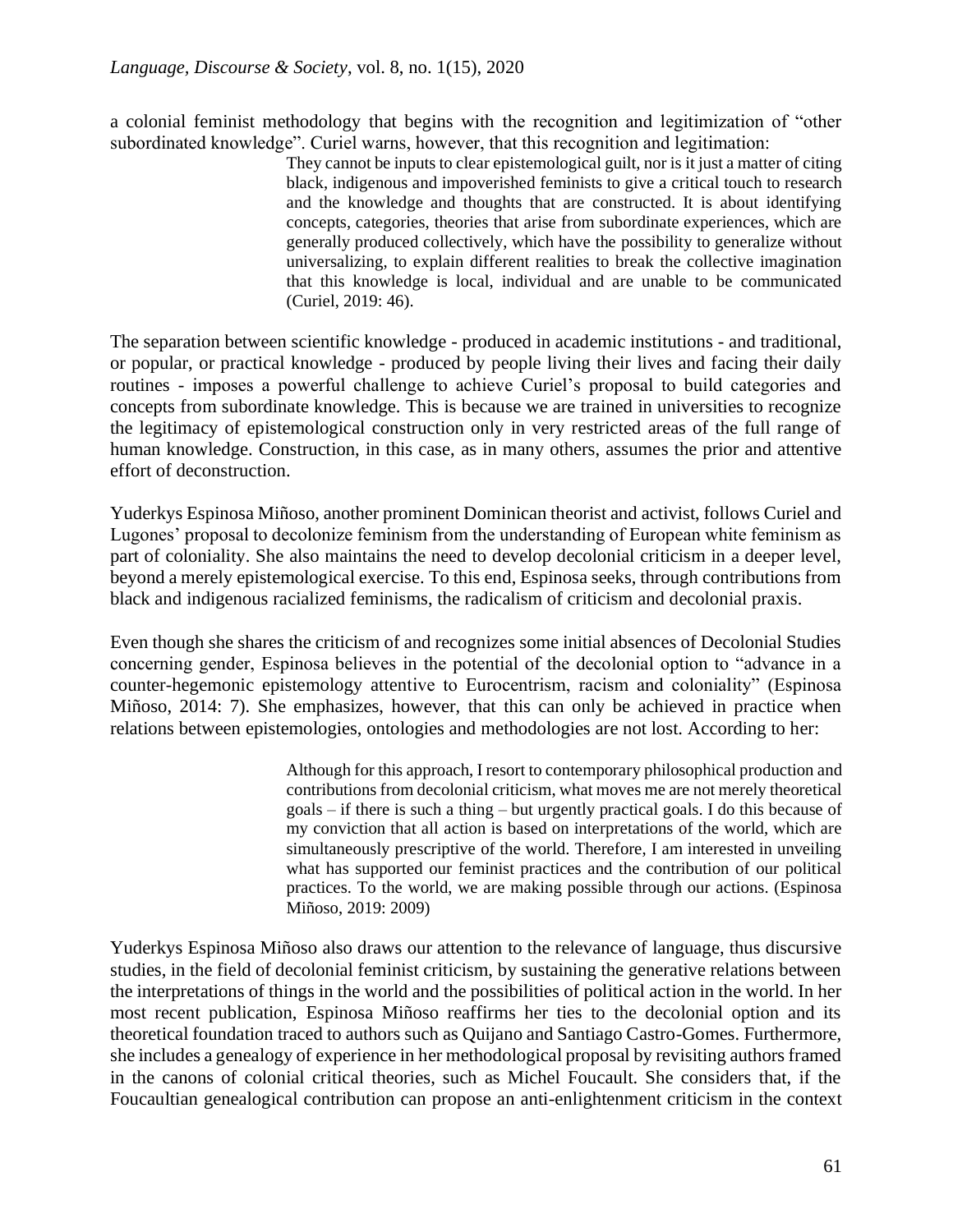of coloniality, perhaps it can also help reveal the commitment of European feminism to coloniality. However, it is necessary always to be cautious of the implications that the use of the genealogical method could have on radical anti-racist and decolonial criticism (Espinosa Miñoso, 2019).

Other more recent criticisms of the decolonial option are more skeptical of the revolutionary possibilities of Decolonial Studies. They do not seem willing to make any concessions to any critical thinking within the framework of coloniality. For these more recent criticisms, Decolonial Studies cannot be revolutionary, as they share the same colonial epistemology; they possess the same methodological assumptions about the production of knowledge. Only a radically different epistemology could produce the kind of radicalism needed to break with coloniality.

One of these new trends has been presented as counter-colonial and not as decolonial, because, according to one of its thinkers, it can only decolonize whoever has colonized, so for colonized people, the option that remains is counter-coloniality and not decoloniality. Nascimento and Santana Júnior mention the ideas of counter-colonialist Nego Bispo in order to argue that:

> we can understand that to be decolonial is to be colonial, because combatting knowledge that is said to be universal with the same epistemology means to attest to its superiority, its hegemony. It also implies revering this form of certified synthetic knowledge. (Nascimento e Santana Junior, 2019: 69)

However, although apparently a rupture, even the incipient and sharp counter-colonial criticism does not break the central assumptions of decoloniality. Apparently, it is also seeking to surpass, in this case, synthetic knowledge overcome by organic knowledge. The call for other epistemologies, centered on philosophies of Afro-Pindoramic civilizations, does not sound strange to the criticism based on the idea of the coloniality of knowledge. It is not far removed from the appeal for epistemologies of the South, which is part of the decolonial option, notably in the powerful texts by Ramose (2010, 2018), but also in Cusicanqui's indictments (2010, 2018).

Criticisms of Decolonial Studies are concurrent with their dissemination; even though, in academia, they did not reach the same audience and popularity that Decolonial Studies achieved, when they emerged, as myth, from the Modernity/Coloniality Project. However, in the criticisms, there is no denial of the relevance of decoloniality and its central theses on coloniality. In general, the criticisms highlight the need (or the (im)possibility, depending on the nature of the criticism) to overcome some aspects of coloniality within the very decolonial option linked to that project, as this would bring in some contradictions.

On the other hand, if we assume that coloniality is constitutive of the present, it is in its entrails, we will have to admit that all criticism, all deconstruction, and every break will have to start from these contradictions because there is no other way to overcome them. Here, also, critical discourse studies provide a deeper understanding by portraying intertextuality and interdiscursivity as inevitable aspects of every discourse, including theories. A critical theoretical practice that is admittedly interdiscursive will have to assume the limits of criticism coming from academia only and, as a result, guided by the need to build deeper partnerships. In the words of Santos:

On the day universities learn that they do not know, on the day universities choose to learn indigenous languages – instead of teaching them –, on the day universities choose to learn about indigenous architecture and choose to learn about the uses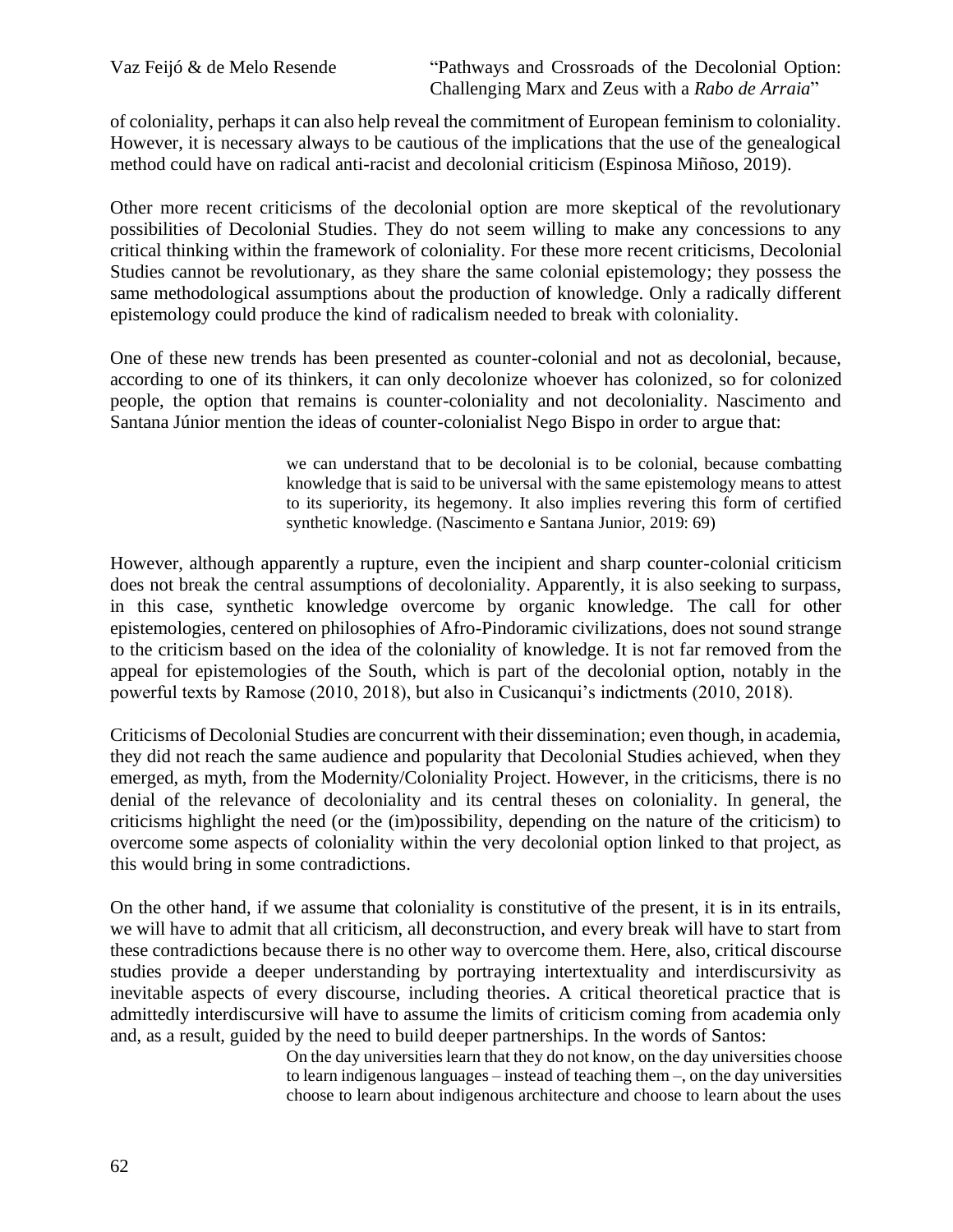of plants from the *caatinga* in the Brazilian Northeast, on the day they are willing to learn from us, just as we have learned one day from them, then we will have a confluence. A confluence of knowledge. A balanced process between the diverse civilizations of this place. A counter-colonization. (Santos, 2018: 51)

### 2. Decoloniality, worlding and wording

Although initial criticisms of the decolonial project often refer to questions about its expansion and the initial treatment given to the gender issue, other potent issues have been emerging with its spread across different disciplines. These criticisms provoke more reflections within the movement that is still emerging as a revolutionary light in the conservative field of academic knowledge production. Vanessa Andreotti's paper is an excellent example, in every way, of opening another front of issues that the decolonial option will have to face if it succeeds in maintaining its initial revolutionary intention (Andreotti, 2020). As an excellent example, the article serves not only to provide us with its reflections but also to lead us to others that, in large part, guide the writing of this essay.

The call for decoloniality in the field of Discourse Studies in the Latin American context was raised by the vice-president of the Latin American Association of Discourse Studies (Associação Latino-Americana de Estudos do Discurso - ALED) at the opening speech of the entity's international conference in 2017 (Resende, 2017). Following this same path, Andreotti proposes a division between two distinct orientations about language: one that considers language as the entity that constitutes the world (wording the world) and the other that considers language as another entity that constitutes and is made up of other entities in the world (worlding the word). For the author, from a discursive perspective, Decolonial Studies would be tied to the view constituted by coloniality, which understands language as an entity that constitutes the world as it represents it (wording the world). The only option that would have been developed until now by Decolonial Studies would be to explain the world in order to transform it through explanation, hence through language. Thus, Decolonial Studies would be imprisoned, themselves, in a worldview that is founded by and a founder of coloniality.

As a counterpoint and example of another view of the relationship between language and the world, the author offers us a sensitive interpretation of language perception, within the Maori people's worldview, as an entity among others that conform to themselves and the world (wording the world). According to her, among the Maori, language and human beings are two entities engaging in a non-hierarchical coexisting relationship, which illustrates a paradigm of a language that, instead of writing the world, is itself part of the world. Language speaks when we speak the language; language allows us to be in the language, and be the language.

The example of the Maori worldview is useful to the author as a counterpoint and anchor for her objective in the article, as she conducts a crucial point of reflecting on the revolutionary limits of Decolonial Studies as a whole and, more specifically, as a revolutionary option for Discourse Studies. The question is asked, in a thought-provoking manner, by the article itself, when the author admits to the paradox of only having the option of presenting a world view founded on *worlding the world*. The path of the word, that is, the path of *wording the world*, is the only one possible in the academic production of knowledge. It is precisely in this paradox that we find the crossroads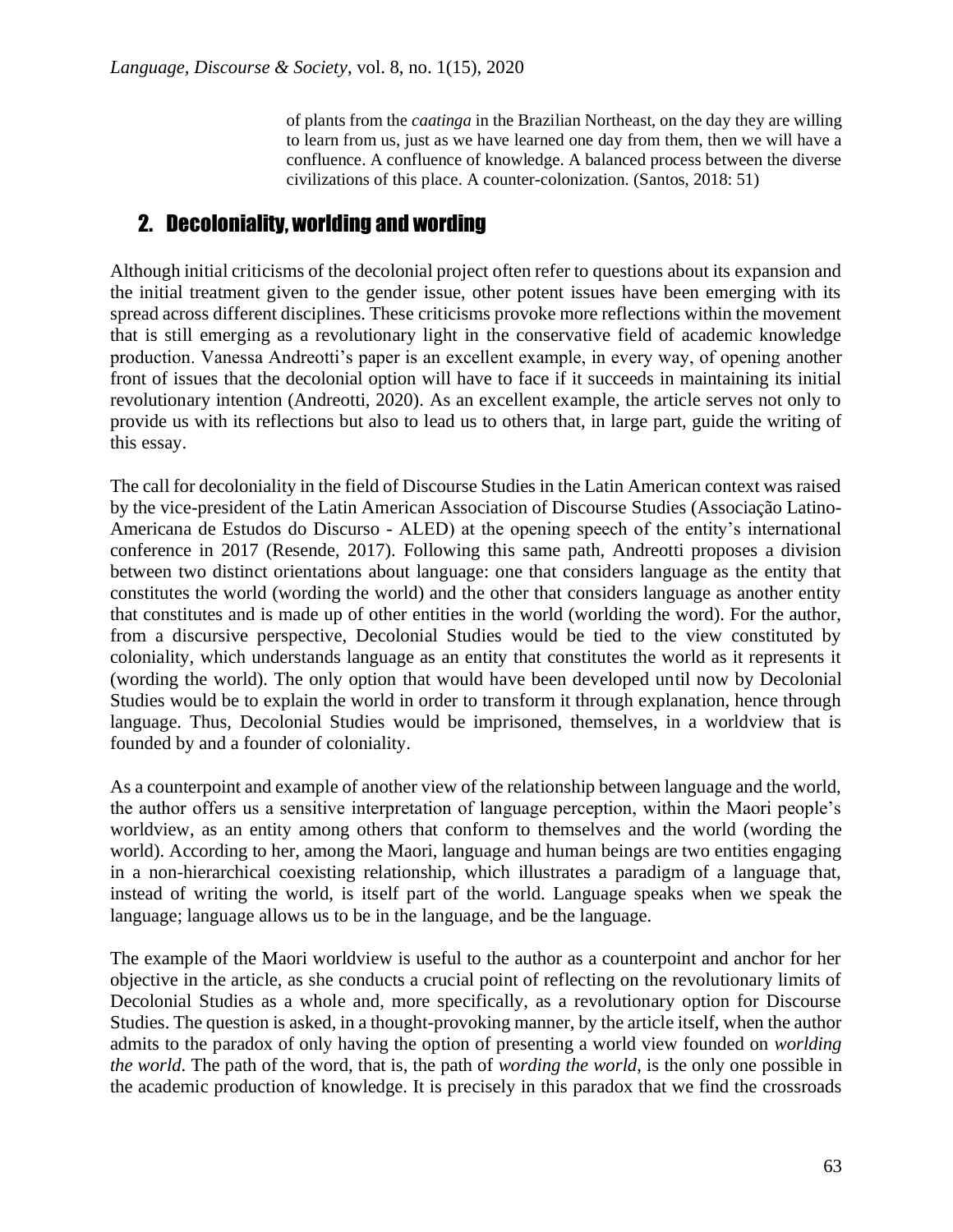of the decolonial option, around which our reflections, always open and unfinished, are guided in this essay.

There are many contradictions (some obvious, others not so much) in academic movements that wish to revolutionize, especially when they assume that academia is a structuring part of the inequalities and injustices to overcome. It seems to be more influential in Decolonial Studies, which declare the university as a central gear in the process of the coloniality of knowledge and, therefore, of the coloniality of being and power. How to overcome this founding contradiction seems to be the question that is searching for an answer.

The paradox that Andreotti's text (in this volume) mentions is agonizing, and precisely for this reason, it seems to put us in a dilemma, a trap from which we cannot escape. The questions posed are disturbing because they open up many others, including the matter of whether the questions posed by the author are the best or the most urgent to ask, and why we believe that answering them in the context of academic research may be in any way relevant.

Critical discourse studies aspire to be able to substantiate critical explanations of particular social issues based on language, precisely owing to the relationship that language shares with other social elements – with the world beyond language; with subjectivities engendered in language and in embodied constitutive mobility; with the relationships between people and people with the nonhuman entities that surround them. Understanding language as both part of the social world and the result of the social world is what makes this effort complex, and discourse becomes an elusive object. Andreotti's criticism is disturbing not because of the nature of the discursive studies – since wording the world and making the word mundane are aspects of language recognized in this field – but because of our assumed place as human beings in this complexity. We cherish the illusion that we are the ones who word the world and that we are the ones who render the word worldly. However, many traditional peoples – like the Maori, in the example mentioned, but also the Krén (Krenak, 2019), the Yanomami (Kopenawa, 2015) and several other peoples (Munduruku, 2008) who live in the territory now known as Brazil – call our attention to our illusory centrality, and to how much we lose in possibilities of understanding and imagination and creation when we put ourselves in the center - "in the image and likeness".

## Conclusions (or better yet, Enquiries)

Is there nothing in coloniality that can be used in the decolonial rupture? Is coloniality a historical process without contradictions or rough edges capable of bringing its ruin? A yin without yang? Would a movement born from coloniality not be able to break from it? Thinking in terms of colonial tradition, wouldn't Cronus be able to dethrone Uranus and, in turn, be dethroned by Zeus? Wouldn't any historical formation carry the germ of its demise?

Should we expect revolutionary propositions that do not have their paradoxes? Are we not always waiting for a new orthodoxy, and what would be the advantages and issues of a new orthodoxy? Or, in decolonial terms, is it not the case of taking on the challenges of Euro-American modernity from the outside, from otherness, from other places that bring new solutions that incorporate and overcome modernity in other terms? (Dussel, 2016). Or, still, in counter-colonial terms, relying on the words of one of its most revered scholars, it is necessary to "use the enemies' weapons for our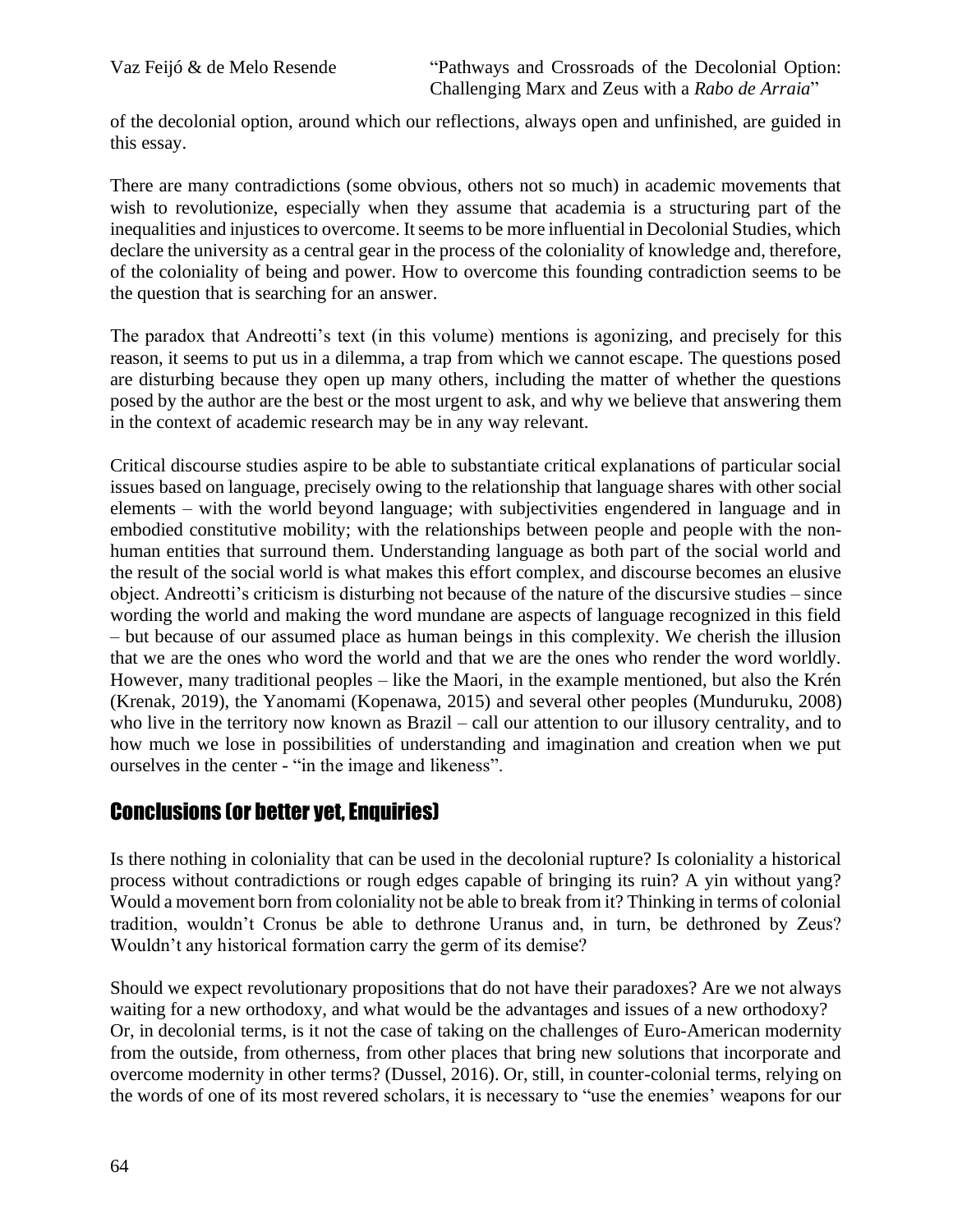defense, lest we turn our defense into a weapon. Because if we turn our defense into a weapon, we will only know how to attack. And if you only know how to attack, you will always lose" (Santos, 2018).

In short, it seems that we are really at a crossroads and we have to decide where to go from this point. Among the many paths possible, criticisms seem to point to at least two: one suggests that the only possible radicalism must involve the negation of everything that is in any way related to coloniality. As a methodology and as an epistemology, this path leads us necessarily to the negation of the principles of contradiction and totality, which is largely present in the philosophy and art linked to the modern world and, therefore, the colonial world, and are mainly found in philosophies and critical arts. Following this path seems to lead us to have to invent a *new hubris from ground zero*, or a new and diverse hubris from multiple grounds zero, if the multi-universal intention is achieved. Criticisms that intend to be detached from Decolonial Studies point to this path. However, they are not able to follow it, because this is a path of *wording the world*, which was paved by the epistemologies of coloniality, as Andreotti brilliantly reminds us. This path seems to lead us, then, to a labyrinth, from which we could not leave with Ariadne's help. We would have to find a new way out.

Yet another way is to refuse giving up anything that can be useful for us to overcome coloniality, not even colonialist weapons. This path could lead us, for example, to not renounce the principle of contradiction and the perception of transience present in all historical formation, including coloniality. This path is what decolonial feminism seems to follow, which, through its radical criticism, has challenged and overcome the initial propositions of decoloniality in its terms, without renouncing the foundations of decolonial criticism, by incorporating it into racialized feminisms. It is also not a path unknown to counter-colonial criticism, which also points to the need to appropriate colonial weapons. It seeks to capture, with a *rabo de arraia*, Zeus' lightning bolt, while still benefiting from Marxist analogies of capitalism, thus overcoming both of them with decolonial (or counter-colonial) experiences that have accumulated ever since the colonial enterprise appeared and the modern world-system was formed.

Almost two decades ago, Jean Godefroy Bidima introduced a dossier with articles aimed to overcome a paradigm of identity on which the African philosophies of that time were based. He proposed that the crossing should take place from the combination of objective historical possibilities given, and from new subjectivities that push historical subjects to other places. Therefore, he maintained that at the crossroads between objectivity and subjectivity, something new could arise (Bidima, 2002: 12). For Bidima, the emergence of what is specifically human, in the experience of the world, according to Ernst Bloch's proposition, appropriated by Bidima in the following quote.

> World experience means that the world is thought-proof like thought is worldtested. For thought, the book of world experience is open to everyone. However, it happens that African philosophical discourses are required to prove their originality, their purity, their adamic stage where they would not have been contaminated by anything else. (...) an African philosophical discourse that refers a European philosopher for example would be inauthentic, an awkward reflection of what has been said so well. (...). In this approach, we limit the field of experience of the African philosopher. If it is admitted that the African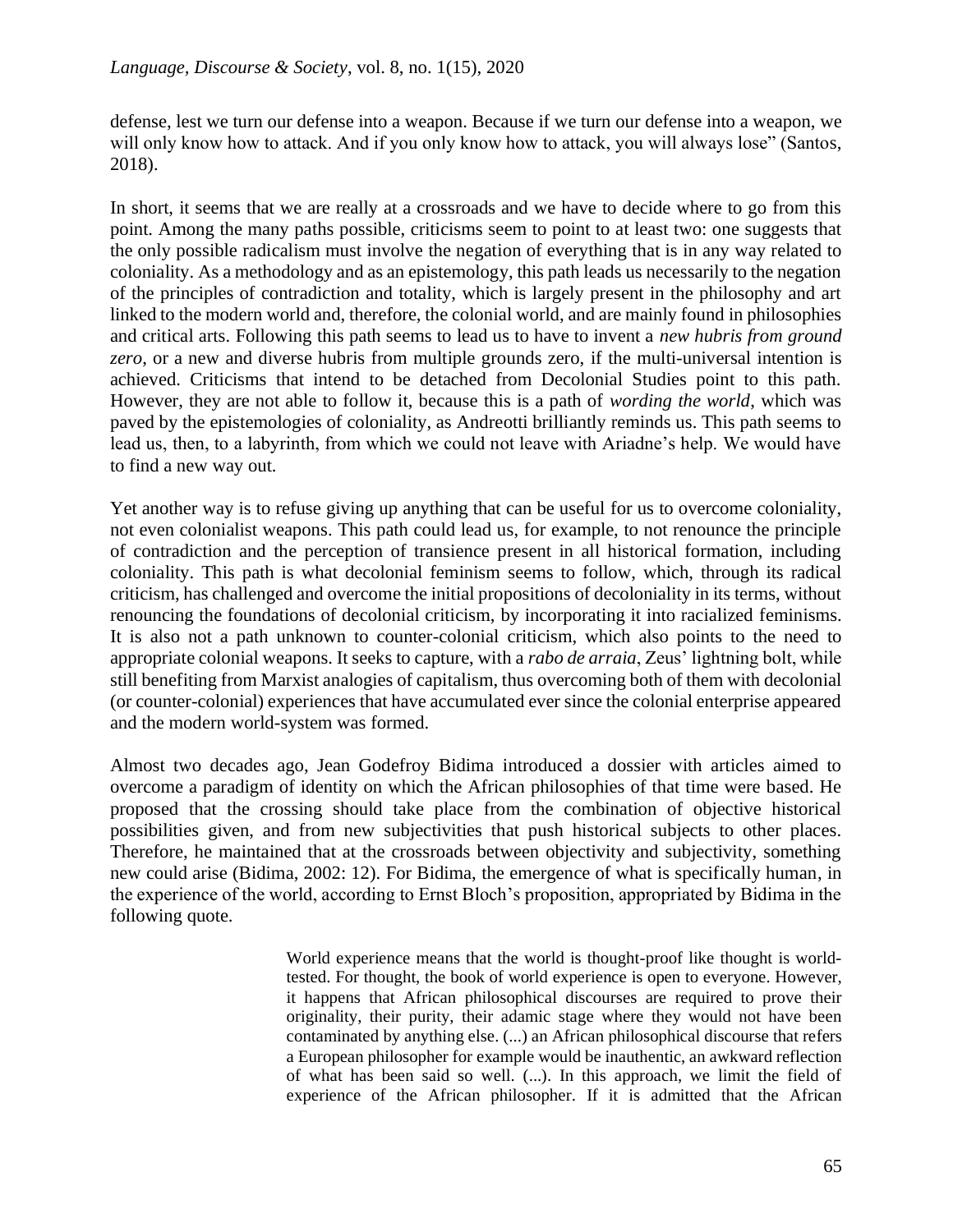Vaz Feijó & de Melo Resende "Pathways and Crossroads of the Decolonial Option: Challenging Marx and Zeus with a *Rabo de Arraia*"

> philosopher shares the same humanity as the others, the experiences of others can therefore serve him and especially the books of the world are also open to him. (Bidima, 2002: 13)

Bidima's proposition for contemporary African philosophies helps us think about the necessary passage of coloniality towards a decolonized world. It is hard not to be reminded of Dussel's Transmodernity (Dussel, 2016) when we use Bidima's text to think about decoloniality. Wouldn't Transmodernity emerge from what is specifically human from the colonial and decolonial experiences of the world? Would Transmodernity not be a Tupinambá arrow or a Mapuche spear to cut the fabric of modernity, starting from non-modern experiences that drag with it what stuck in modernity towards another world?

The questions posed point to possible paths, and many questions challenge and will challenge the decolonial option. Perhaps it is more urgent to find the right questions, whose answers can keep the decolonial project as a revolutionary option, as yet another entity among others capable, perhaps in communion, perhaps in confluence, of guiding us to another world. Because what seems more likely is that a decolonized world cannot be the same world that was once the world of coloniality.

### **References**

- Ballestrin, L. (2013). "América Latina e giro decolonial." *Revista Brasileira de Ciência Política* (11): 89–117.
- Bernardino-Costa, J., Grosfoguel, R. (orgs.) (2016). "Dossiê Decolonialidade e perspectiva negra". *Sociedade e Estado* 31(1).
- Bidima, J.-G. (2002). "Introduction. De la traversée : raconter des expériences, partager le sens". *Rue Descartes* n° 36(2): 7–18.
- Curiel, O. (2007). "Crítica poscolonial desde las prácticas políticas del feminismo antirracista". *Nómadas (Col)* (26): 11.

Curiel, O. (2019). "Construindo metodologias feministas desde o feminismo decolonial". In: Melo, P. B. ed. *Descolonizar o feminismo*. Brasília: Editora do IFB, Pp 32-51.

Dussel, E. (2016). "Transmodernidade e interculturalidade: interpretação a partir da filosofia da libertação". *Sociedade e Estado* 31(1): 51–73.

Espinosa Miñoso, Y. (2014). "Una crítica descolonial a la epistemología feminista crítica". *El Cotidiano* (184): 7–12.

Espinosa Miñoso, Y. (2019). "Hacer genealogía de la experiencia: el método hacia una crítica a la colonialidad de la Razón feminista desde la experiencia histórica en América Latina". *Revista Direito e Práxis* 10(3): 2007– 2032.

Hall, S. (1992). "Cultural Studies and its Theoretical Legacies". In: Grossberg, L; Cary N.; Treichler, P. eds. *Cultural Studies*. New York; London: Routledge. Pp. 277–94.

Kopenawa, D. (2015). *A queda do céu: palavras de um xamã yanomami*. São Paulo: Companhia das Letras. Krenak, A. (2019). *Ideias para adiar o fim do mundo*. São Paulo: Companhia das Letras.

Lugones, M. (2007). "Heterosexualism and the Colonial/Modern Gender System". *Hypatia* 22(1): 186–219.

Lugones, M. (2014). "Rumo a um feminismo descolonial". *Revista Estudos Feministas* 22(3): 935–52.

Mika, C. et al. (2020). The ontological differences between wording and worlding the world. Language Discourse  $\&$ Society, in this volume.

Munduruku, D. (2008). *Outras tantas histórias indígenas de origem das coisas e do universo*. São Paulo: Global.

Nascimento, A. M., Santana Junior, H. M. (2019). "Epistemologias destoantes na encruzilhada: saberes em

confluência". In: Melo, P. B. ed. *Descolonizar o feminismo*. Brasília: Editora do IFB, Pp 66-79.

Palermo, Z. (2013). "Desobediencia epistémica y opción decolonial". Cadernos de Estudos Culturais 5(9). https://periodicos.ufms.br/index.php/cadec/article/view/3517 (15 de junho de 2020).